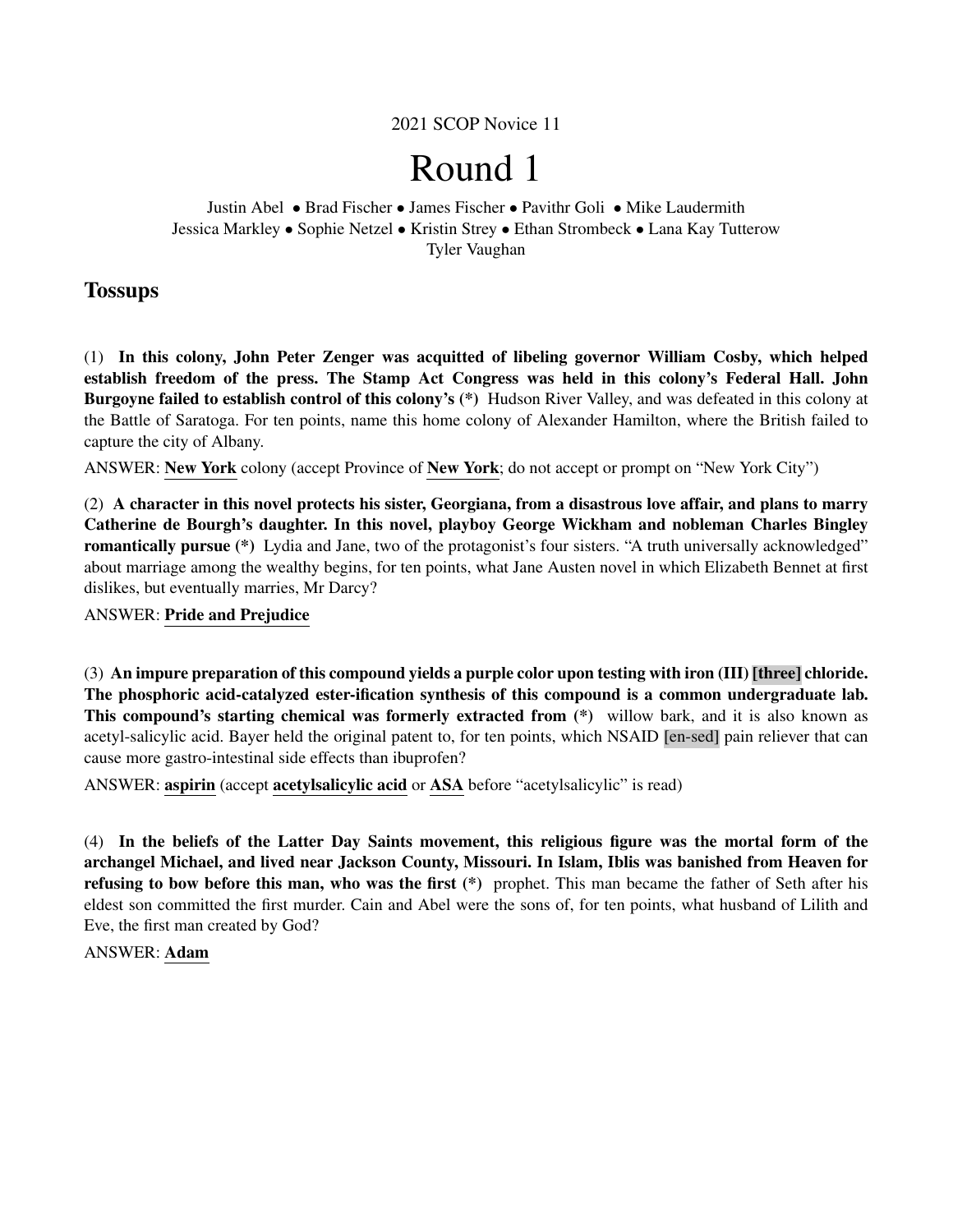(5) Lewis Ranieri, a trader at Salomon Brothers, revolutionized how these products were securitized in the 1980s. Securities backed by these products are created and sold by Fannie Mae and Freddie Mac, which were taken over by the federal government in 2008. In 2007, during the Great Recession, the (\*) "adjustable rate" type of this financial product rose too quickly for their borrowers to pay them off, leading to massive foreclosures. For ten points, give this term for a loan taken out for the purchase of a house.

ANSWER: mortgages (accept more descriptive answers like "adjustable rate mortgage;" accept mortgage-backed securities; prompt on "home loan" or "loan")

(6) In this novel, Constance Bonacieux [boh-nah-syoo] tries to retrieve a pair of diamond studs that Queen Anne had given to her lover, the Duke of Buckingham. In this novel, a fleur-de-lis [flyoor-duh-lee] tattoo reveals that (\*) Milady de Winter is a convict, and Cardinal Richelieu's plan is foiled by d'Artagnan [dar-tan-yan] and the title group of swordsmen. For ten points, name this novel by Alexandre Dumas in which Athos, Porthos, and Aramis make the pledge "one for all and all for one."

ANSWER: The Three Musketeers (accept Les Trois mousquetaires)

(7) Heron's formula calculates the area of this type of shape. The orthocenter is found at the intersection of the altitudes of this shape. If the side lengths of this shape are all different, this shape is (\*) "scalene," and if two of its sides are equal, it is called "isosceles." If this shape has a ninety-degree angle, the relative size of its sides is described by the Pythagorean Theorem. For ten points, name this polygon with three sides.

ANSWER: triangles

(8) These phenomena are less frequent when the Madden-Julian oscillation is active in the western Pacific. The Lockheed WP-3D Orion is a "hunter" of these systems, which cannot form near the equator due to a weak (\*) Coriolis force. The Saffir-Simpson scale classifies these weather systems, whose eyewall drives a storm surge onto land in instances of these system classified as Category 5. For ten points, name these violent, tropical Atlantic cyclones exemplified by Ida and Katrina.

ANSWER: hurricanes (prompt on "tropical storm" before "tropical" is read; prompt on "cyclone" before it is read; do not prompt or accept "typhoon")

(9) This region's Council of Ten isolated artisan glassmakers on the island of Murano. The Rialto Bridge was a landmark of this nation-state. A ring thrown into the Adriatic from the *Bucentaur* represented the annual Marriage of the Sea performed by this state's (\*) Doge. This republic's symbol, the winged lion, is emblazoned on its Saint Mark's Basilica. For ten points, name this Most Serene Republic in modern Italy, whose namesake capital city was built over a complex of canals.

ANSWER: Republic of Venice (accept Most Serene Republic of Venice; accept Serenissima Repubblica di Venezia)

(10) This artist's work *The Sower* is dominated by a gold-yellow sun. Billowing clouds top a painting of *Olive Trees in a Mountainous Landscape* created while this artist lived in Saint-Rémy [sawn ray-mee] in an asylum. This artist left the Yellow House in (\*) Arles after having a falling out with his friend Paul Gauguin, and painted a series of *Sunflowers* after moving to France from the Netherlands. For ten points, name this artist who painted a looming cypress tree under a swirling sky in his *Starry Night*.

ANSWER: Vincent Van Gogh (accept Vincent Willem van Gogh)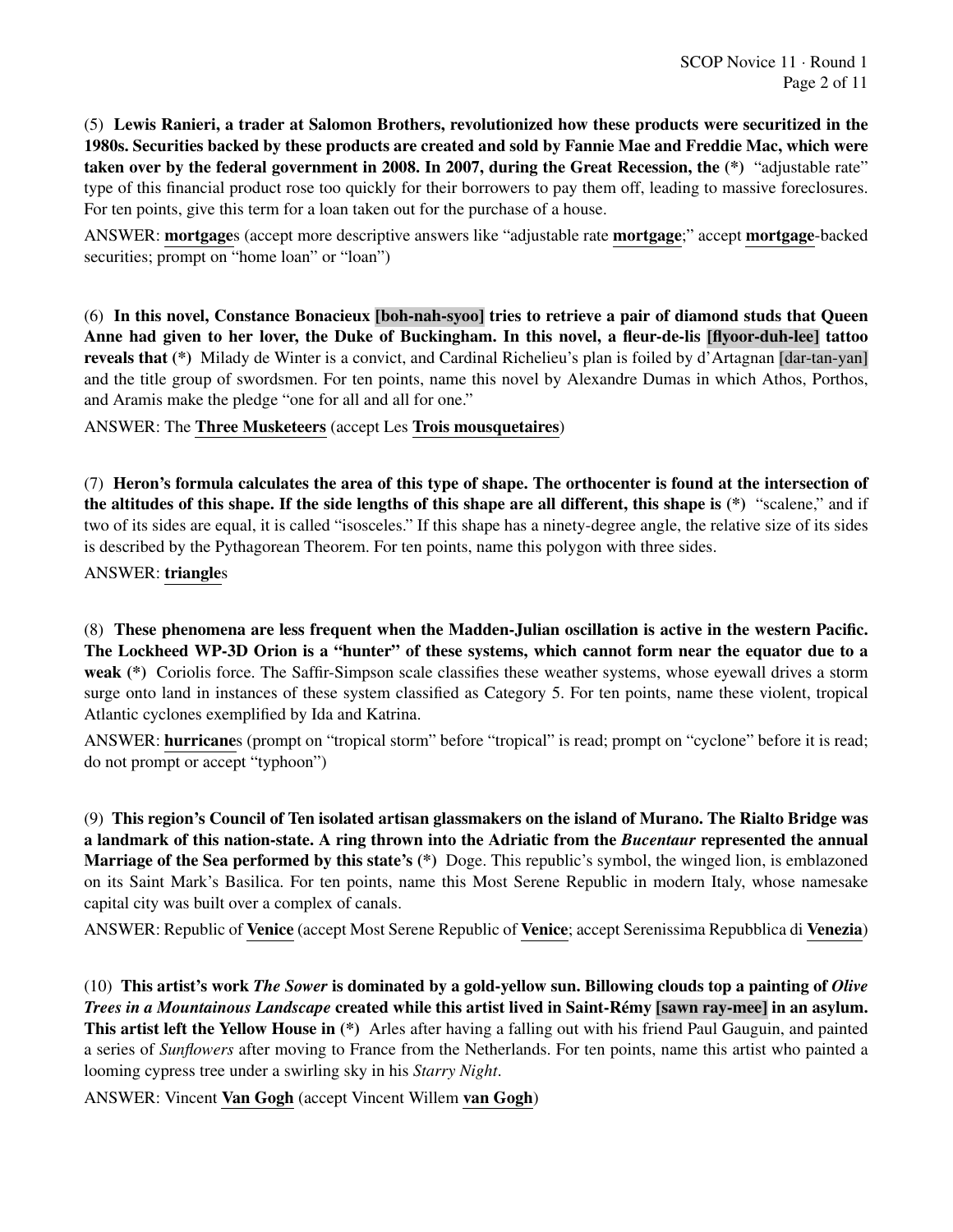(11) Systems composed of a pendulum and this device can be modeled by the Duffing equation. At full compression, this device's force is proportional to the fourth power of (\*) wire diameter. In another expression, this device's force is equal to stiffness times extension, or "kx" [K-X]. Hooke's law describes these simple harmonic oscillators, which are used in pogo sticks and trampolines. For ten points, name this device that stores energy in its coils.

ANSWER: springs (prompt on "simple harmonic oscillators" or "harmonic oscillators" before "simple" is read)

(12) This composer's last major orchestral work, his only clarinet concerto, was dedicated to Anton Stadler and is numbered "K. 622." Franz Süssmayr finished the "Lacrimosa" section of an unfinished (\*) *Requiem* by this composer after he died at age thirty-five. "Little" and "Great" works in G-minor are among the forty-one symphonies by this composer, whose last symphony is nicknamed "Jupiter." For ten points, name this prolific Austrian child prodigy who wrote the chamber piece *Eine Kleine Nachtmusik* ["EYE"-nah KLYE-nah NOKT-moo-zeek].

ANSWER: Wolfgang Amadeus Mozart (accept Johannes Chrysostomus Wolfgangus Theophilus Mozart)

(13) This literary character usurps the throne of King Pastoria, and is succeeded by Pastoria's daughter after she escapes from the witch Mombi. This character travels from Omaha in a hot air balloon, and is apprenticed to (\*) Glinda to learn real magic; he uses stage tricks to appear as a monster and a floating head to confront the Scarecrow and Dorothy. For ten points, name this magician who rules a fantasy land in a novel by L. Frank Baum.

ANSWER: The Wizard of Oz (accept either underlined name; accept Oscar Zoroaster Phadrig Isaac Norman Henkle Emmannuel Ambroise Diggs)

(14) According to Herodotus, the first female ruler of this civilization was the semi-mythical empress Nitocris, whom Herodotus associated with Menkaure. This civilization was ruled from Amarna by the husband of (\*) Nefertiti. Another female ruler of this civilization, Hat-shep-sut, wore masculine clothing so she could be a representation of the sun god Ra. For ten points, name this ancient African civilization that ruled the area around the Nile river.

ANSWER: ancient Egyptians (accept Old Kingdom before "Amarna" is read)

(15) Until 1793, twenty-eight kings of Judah stood along this building's west side, which is dominated by the portals of the Virgin, Saint Anne, and the Last Judgement. Eugene Viollet-le-Duc restored this building in the ` 1800s, and added a spire that was destroyed in a  $(*)$  2019 fire. This building is known for its flying buttresses and enormous rose windows, and dominates the Île de la Cité [eel duh lah see-tay], an island in the River Seine [sen]. For ten points, name this Catholic cathedral whose name means "Our Lady of Paris."

ANSWER: Notre-Dame de Paris (accept Notre-Dame Cathedral)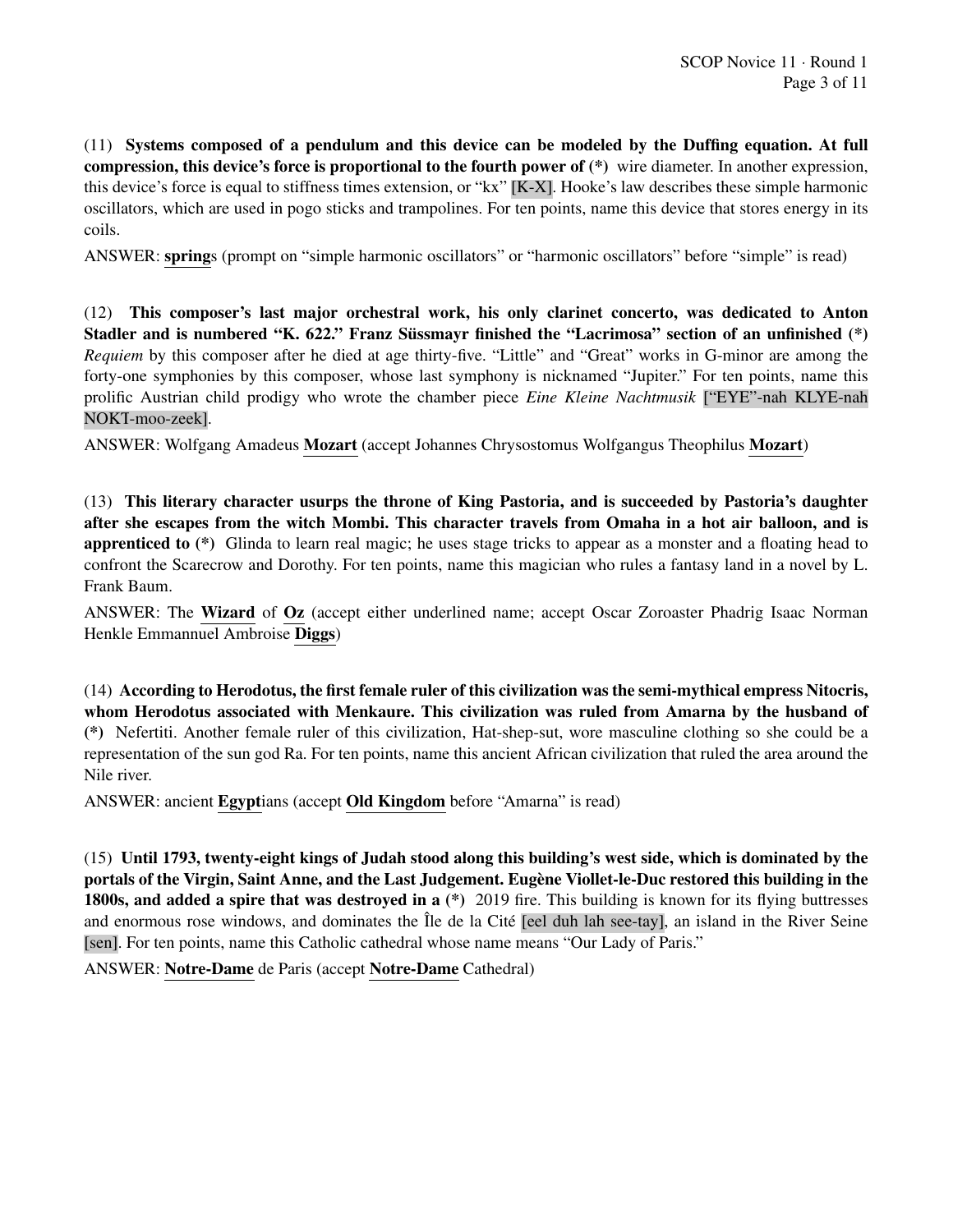(16) This artist was inspired by the show *Sherlock* for a song that says "your silence is my favorite sound." In another song, she wants "to give your lack of interest an explanation." In 2020, this singer and her brother, (\*) Finneas, won five Grammies for an album that includes songs like "You Should See Me in a Crown" and "Wish You Were Gay." For ten points, name this American singer whose album *When We All Fall Asleep, Where Do We Go?* includes the song "Bad Guy."

ANSWER: Billie Eillish (accept Billie Eillish Pirate Baird O'Connell)

(17) This deity was sent to rescue Idun after she was kidnapped, and was saved by Sigyn, who used a bowl to catch snake venom that dripped on this deity's face. This god commissioned the Sons of Ivaldi to create a cap of golden hair after shaving (\*) Sif's head. This father of the Midgard Serpent and mother of Sleipnir [SLYp-neer] dressed as a maid-servant to accompany Thor on his quest to get back his hammer. For ten points, name this shape-shifting trickster god of Norse mythology.

ANSWER: Loki (do not accept or prompt on "Utgard-Loki")

(18) This novel's protagonist escapes from slavery with Xury, whom he immediately gives to a Portuguese ship captain as an indentured servant. While stranded near the Orinoco River, this novel's protagonist builds a (\*) house in a cave; tames goats; and rescues a man he names "Friday" from local cannibals. For ten points, name this novel by Daniel Defoe in which the title sailor is returned to England after being shipwrecked for twenty-eight years on a deserted island.

ANSWER: Robinson Crusoe (accept The Life and (Strange Surprizing) Adventures of Robinson Crusoe of York, Mariner: Who Lived Eight and Twenty Years, All Alone in an Un-inhabited Island on the Coast of America, Near the Mouth of the Great River of Oroonoque; Having Been Cast on Shore by Shipwreck, Wherein All the Men Perished but Himself. With an Account how he was at last as Strangely Deliver'd by Pyrates. Written by Himself.)

(19) A speech by this man reflects that, if he had sneezed after an assassination attempt, he would have been unable to assist the Albany Movement or support the Southern Christian Leadership Conference during the (\*) Birmingham Campaign. This man declared "we aren't going to let dogs or water hoses turn us around" in his "I've Been to the Mountaintop" speech, which he gave in Memphis in 1968, the night before he was assassinated by James Earl Ray. For ten points, name this civil rights leader who gave the "I Have a Dream" speech.

ANSWER: Martin Luther King, Jr. (accept MLK)

(20) Larvae of the insect family *Agro-myzi-dae* are "miners" of these structures, where bundle-sheath cells are found. These structures can be "palmately compound," and they have parallel veins in (\*) monocots. Carotenoid pigments that are yellow and orange become more prominent in these structures before they are shed by deciduous trees. For ten points, name these green plant structures that are the primary site of photosynthesis.

ANSWER: leaf (accept leaves; prompt on "plant" before "palmately" is read)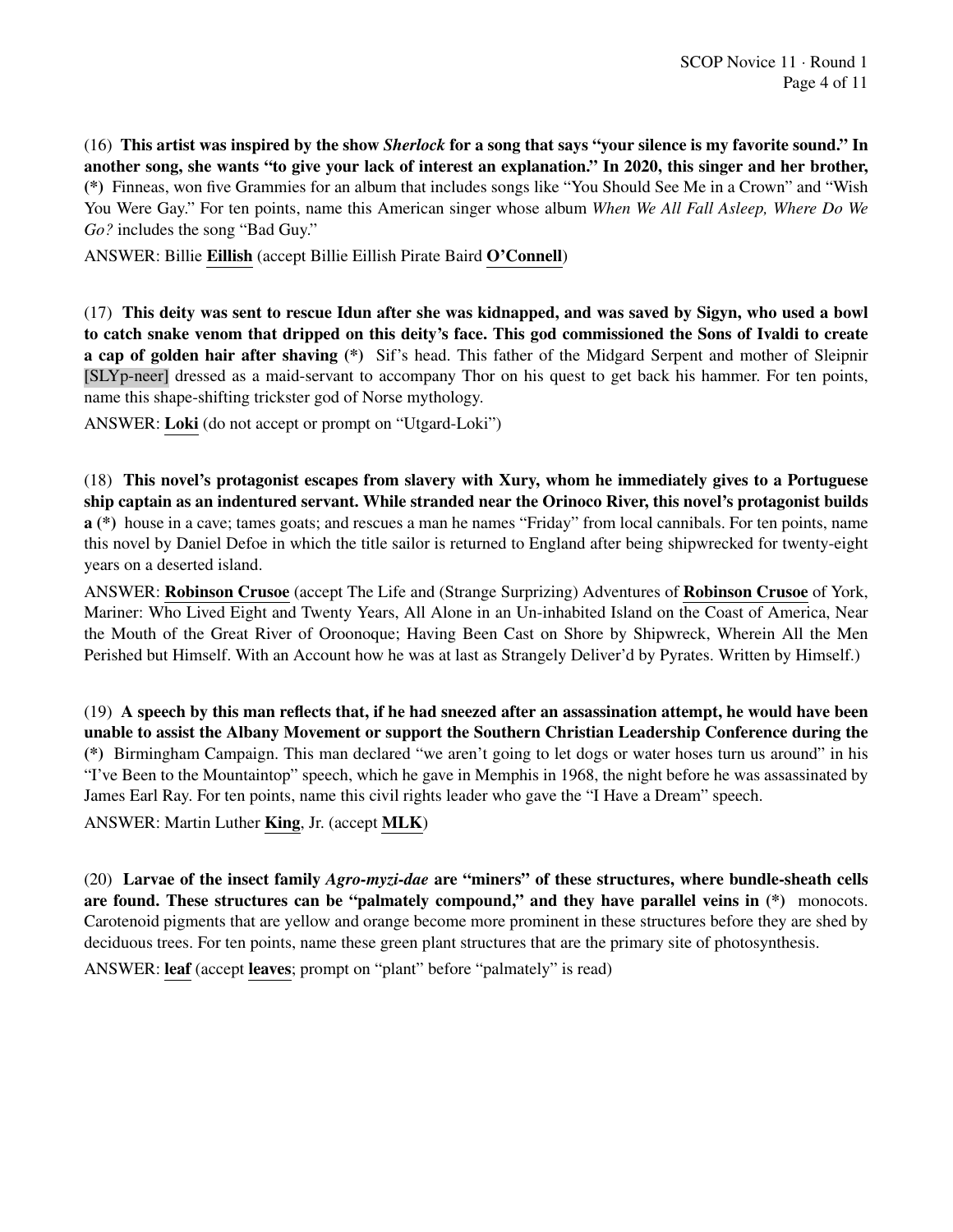## Bonuses

(1) The prediction of W and Z bosons in the 1960s was a major breakthrough on the path to a "Theory of Everything." Answer these questions about unified field theory, for ten points each.

W and Z particles mediate this fundamental force responsible for beta decay. The physicists Glashow, Weinberg, and Salam successfully unified this force with electromagnetism.

## ANSWER: weak nuclear force

Most attempts at a unified theory fail because of this force, which Newton used to explain the motion of planets around the Sun. In relativity, this force is a distortion in spacetime around an object.

## ANSWER: gravity (accept gravitational force)

The observed decay of these positively-charged particles would be good evidence for several unified theories, but experiments suggest it may take  $10^{35}$  years [ten to the thirty-fifth years] to occur.

#### ANSWER: protons

(2) This leader had his uncle executed for treason in 2013 and likely ordered the assassination of his half-brother in early 2017. For ten points each,

Name this leader who met with Donald Trump to discuss denuclearization at a 2018 summit in Singapore.

## ANSWER: Kim Jong-un (prompt on "Kim")

Kim Jong-un is the Supreme Leader of the northern, communist half of this peninsula. The southern, democratic half of this peninsula is led by President Moon Jae-in [jay-inn].

ANSWER: Korean Peninsula (accept North and/or South Korea)

After the Korean War, one of these areas was established along the thirty-eighth parallel, the border between North and South Korea. Despite its name, both sides of this area are heavily guarded by soldiers.

## ANSWER: Demilitarized Zone (accept DMZ)

(3) In Sergei Prokofiev's *Peter and the Wolf*, specific instruments and instrument sections represent each character in the story. Answer the following about the instrumentation of *Peter and the Wolf*, for ten points each.

Peter himself is represented by this section of the orchestra, which includes the violins, violas, and cellos.

ANSWER: strings (accept equivalents like string section)

The wolf is represented by these brass instruments. Players balance these coiled instruments by putting a hand in the bell.

#### ANSWER: French horns

The Grandfather is represented by this instrument, which plays an unusually high-pitched solo at the beginning of Stravinsky's *The Rite of Spring*.

#### ANSWER: bassoons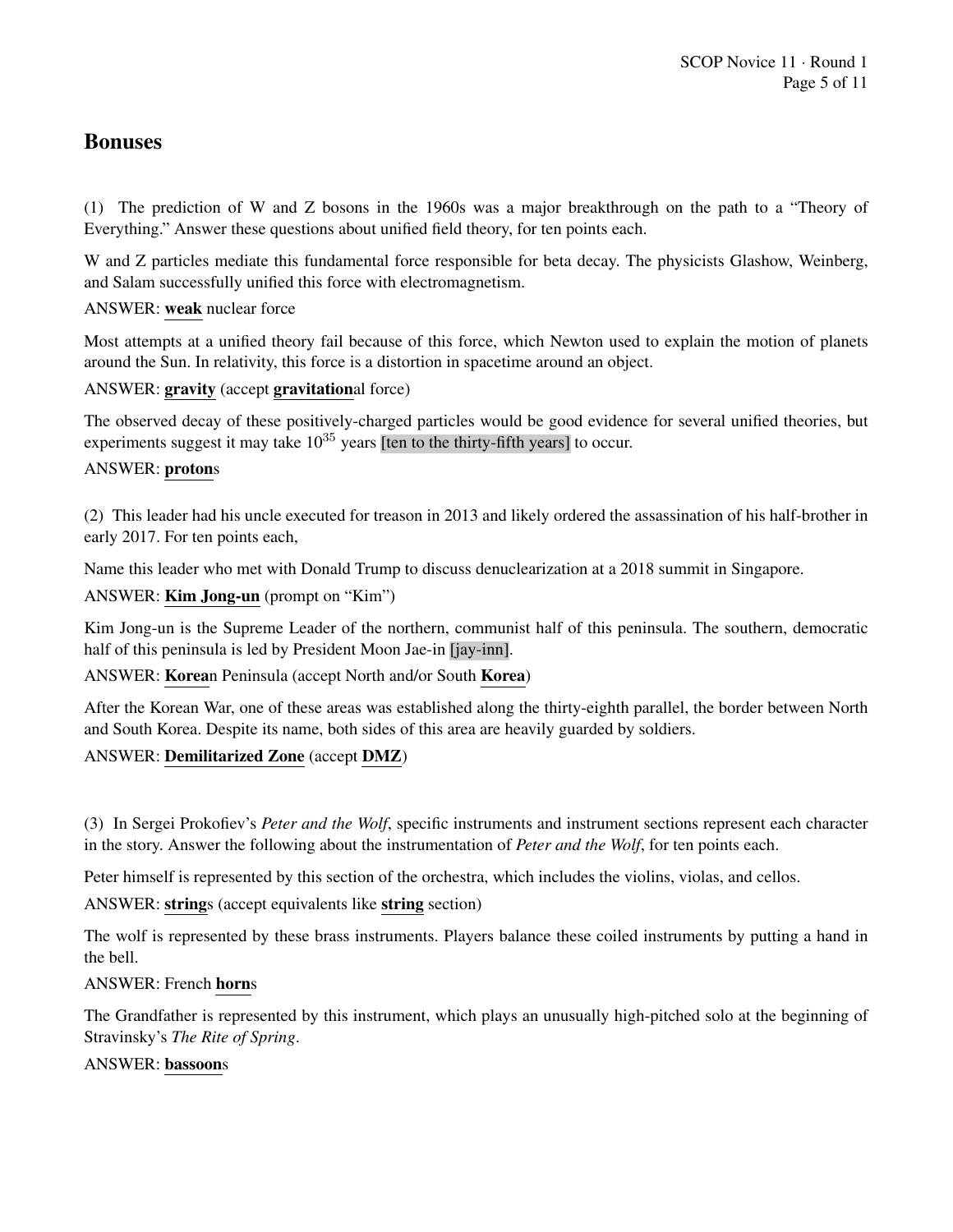(4) A 2020 HBO series titled [this man] *Country* starred Michael K. Williams in his final TV role. For ten points each,

Name this racist horror and speculative fiction author who created deities like Yog-Sothoth and Cthulhu.

## ANSWER: H.P. Lovecraft (accept Howard Phillips Lovecraft)

Lovecraft's stories, along with Robert E Howard's *Conan the Barbarian* stories and Clark Ashton Smith's *Hyperborean* cycle, were published in a fantasy-and-horror pulp magazine called [this type of] *Tales*.

## ANSWER: Weird Tales

*Lovecraft Country*'s producers included this longtime collaborator of Keegan-Michael Key. This man's directorial debut was the 2017 horror smash hit *Get Out*.

ANSWER: Jordan Peele (accept Jordan Haworth Peele)

(5) This poem's title figure sails between Scylla and Charybdis, and tricks the cyclops Polyphemus by pretending to be named "Nobody." For ten points each,

Name this epic poem attributed to Homer. A Greek hero has a ten-year journey home to Ithaca in this poem.

ANSWER: The Odyssey (accept Odysseia; do not accept or prompt on "Odysseus")

Seven of the ten years of Odysseus's journey home are spent on the island of this nymph, the daughter of Helios.

## ANSWER: Calypso

Despite his long stay with Calypso, Odysseus eventually manages to return to this woman, his wife. Odysseus prevents this woman from having to marry one of her obnoxious suitors, who wish to replace Odysseus.

#### ANSWER: Penelope

(6) This political activist publicly derided a "Covenant with Death" made by the American people in his Bostonbased newspaper. For ten points each,

Name this Massachusetts publisher who declared "I will not retreat a single inch–AND I WILL BE HEARD" in the first issue of *The Liberator*.

#### ANSWER: William Lloyd Garrison

William Lloyd Garrison used *The Liberator* to champion this political cause, and had a falling out with Frederick Douglass over how to achieve this goal.

ANSWER: abolitionism (accept word forms like abolitonists; accept emancipation and word forms like emancipating slaves; accept descriptions of abolishing slavery or freeing American slaves)

Garrison publicly burned a copy of this document in 1854. He called this document a "Covenant with Death" and an "Agreement with Hell" for failing to outlaw slavery in its Bill of Rights or any of its amendments.

#### ANSWER: United States Constitution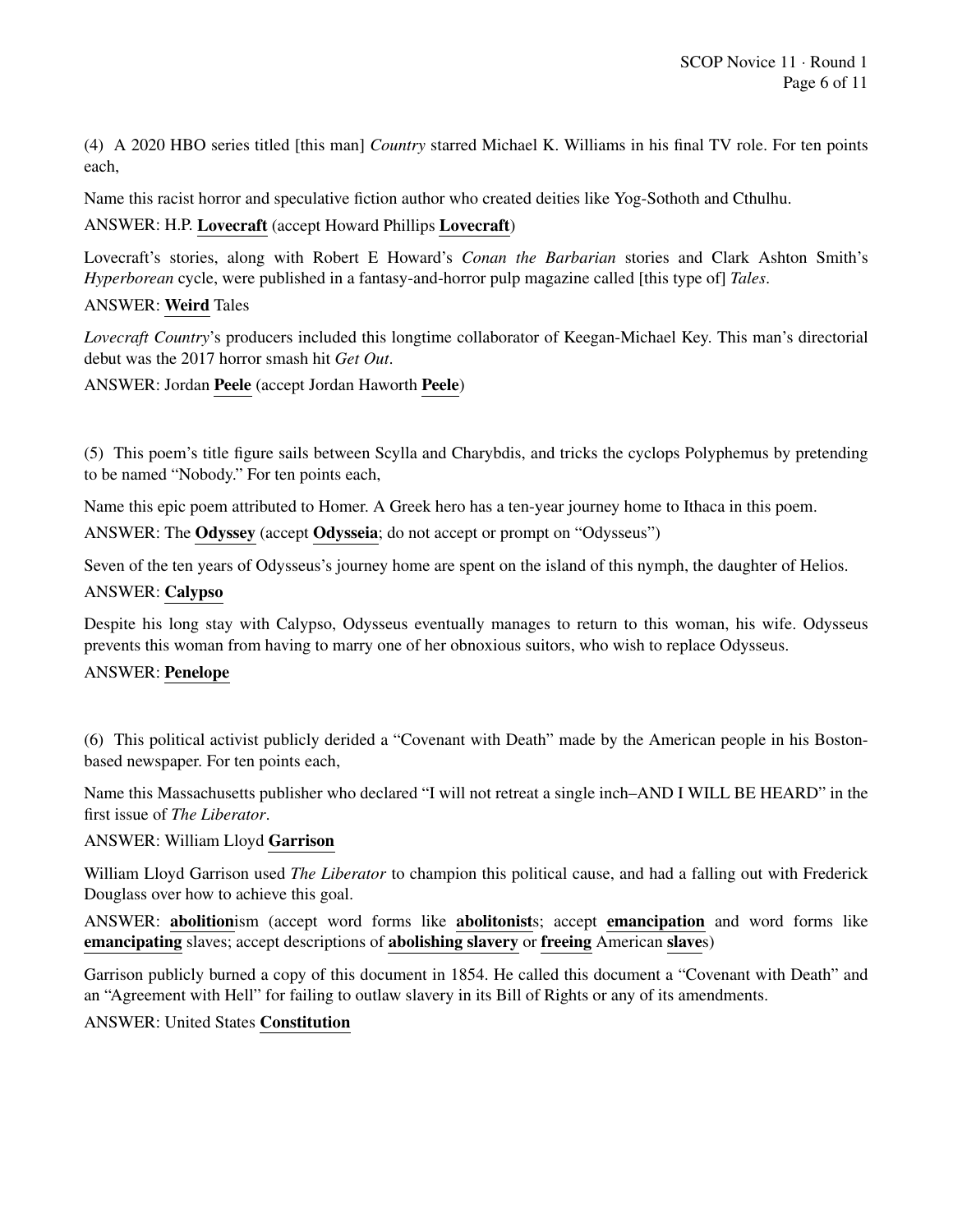(7) Answer the following about prayer in Abrahamic religions, for ten points each.

Members of this faith are encouraged to engage in five daily personal prayers, which should be performed facing the qibla, the direction of the Kaaba, whenever possible.

ANSWER: Islam (accept equivalents like Muslims)

In Catholicism, prayers are often performed with the help of this beaded object, which is separated into decades representing holy Mysteries.

ANSWER: Rosary (accept Rosaries; accept Holy Rosary; accept Dominican Rosary; prompt on "prayer beads")

This Abrahamic religion's three Obligatory Prayers were revealed by Bahá'u'llah, who founded this religion in the 1800s.

ANSWER: Baha'i faith (accept Baha'iism)

(8) Prior to this controversy-plagued event, fifty-five percent of polled citizens believed it was unsafe to host it due to COVID, which spiked to over one hundred thousand daily cases for the first time during and after this event. For ten points each,

Name this international sporting competition that, after a one-year delay, ran in wards like Shibuya and Shinjuku.

ANSWER: 2020 Olympic games (accept 2020 Summer Olympics; accept Tokyo Olympics; accept Games of the 32nd Olympiad; accept "2021" instead of "2020" in any previous answer; prompt on answers like "Olympics" or "Summer Olympics" that do not mention "2020," "2021," "Tokyo," or "32")

Despite confirmations of widespread, state-sponsored athletic doping, the athletes from a particular country were controversially allowed to compete at the Tokyo Olympics, although they were forced to use a modified flag and this acronym as their team name.

ANSWER: ROC (Note: Although ROC stands for "Russian Olympic Committee," the team was not allowed to use the full name to compete because it included the word "Russia.")

On top of all of their other controversies, the Tokyo Olympics experienced one of the most intense heat waves ever to hit the Summer Olympics. As a result, some events were moved to this city on Hokkaido, which also hosted the 1972 Winter Olympics.

ANSWER: Sapporo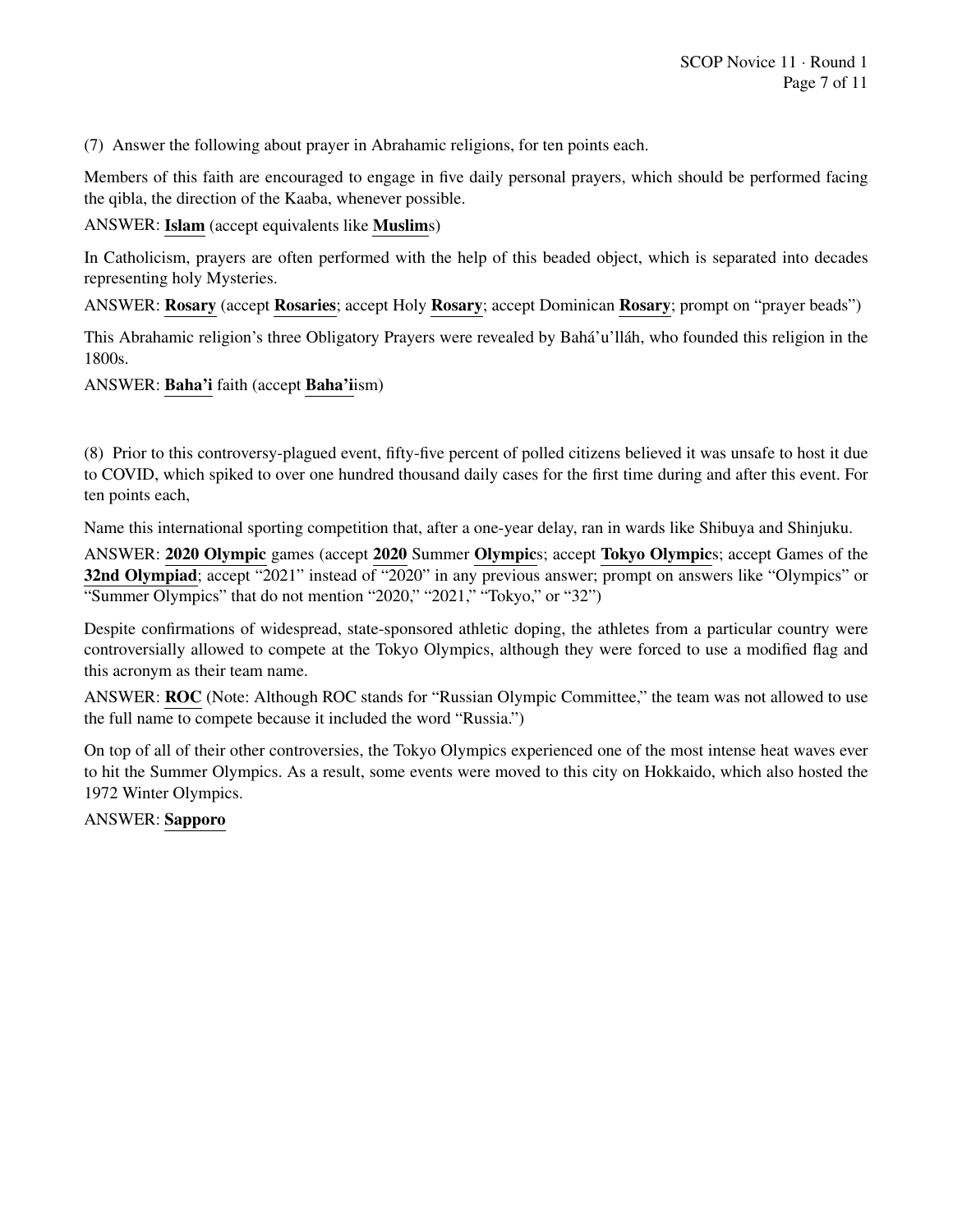(9) During a seventy-year period called the Maunder Minimum, very few dark fluctuations were observed on this astronomical object. For ten points each,

Name this astronomical object that can experience namesake "spots," dark regions on its surface caused by magnetic activity.

## ANSWER: sun (accept sunspots)

Although large sunspots can be seen in daytime without a telescope, this outermost layer of the Sun's atmosphere is only visible during a solar eclipse. Its name is Latin for "crown."

## ANSWER: corona

Sunspots only look dark compared to this layer, the "visible" surface of the sun, where energy is released as light.

## ANSWER: photosphere

(10) The last ruler with this title was overthrown by the Bolsheviks. For ten points each,

Give this title for rulers of Russia prior to the October Revolution. The last man to hold this title was Nicholas II [second], who was executed along with his family.

#### ANSWER: Tsar (accept Czar)

This youngest daughter of Nicholas II was rumored to have survived the royal family's execution. Many women impersonated this girl in attempts to claim her fortune.

ANSWER: Anastasia Romanov (accept Anastasiya Nikolayevna Romanov; prompt on "Romanov")

This mystic and advisor to Nicholas II avoided being executed along with the imperial family because he had already been poisoned, stabbed, shot, and drowned.

ANSWER: Grigori Rasputin (accept Grigori Yefimovich Rasputin; accept Grigori Novykh)

(11) This girl rejects a gift of a brass knob from a fire grate, since the boy who offers it to her has already been engaged to Amy Lawrence. For ten points each,

Name this fictional daughter of a judge in St Petersburg, Missouri, who gets lost in McDougal's Cave with Amy's former fiancé.

ANSWER: Becky Thatcher (accept Becky Thatcher; prompt on "Thatcher" alone)

Becky Thatcher is the friend and love interest of this literary boy, who finds Injun Joe's treasure hidden in McDougal's Cave.

ANSWER: Tom Sawyer (accept either underlined name; accept Thomas Sawyer; accept The Adventures of Tom Sawyer)

*The Adventures of Tom Sawyer* is by this American author of *The Adventures of Huckleberry Finn*.

ANSWER: Mark Twain (accept Samuel Langhorne Clemens)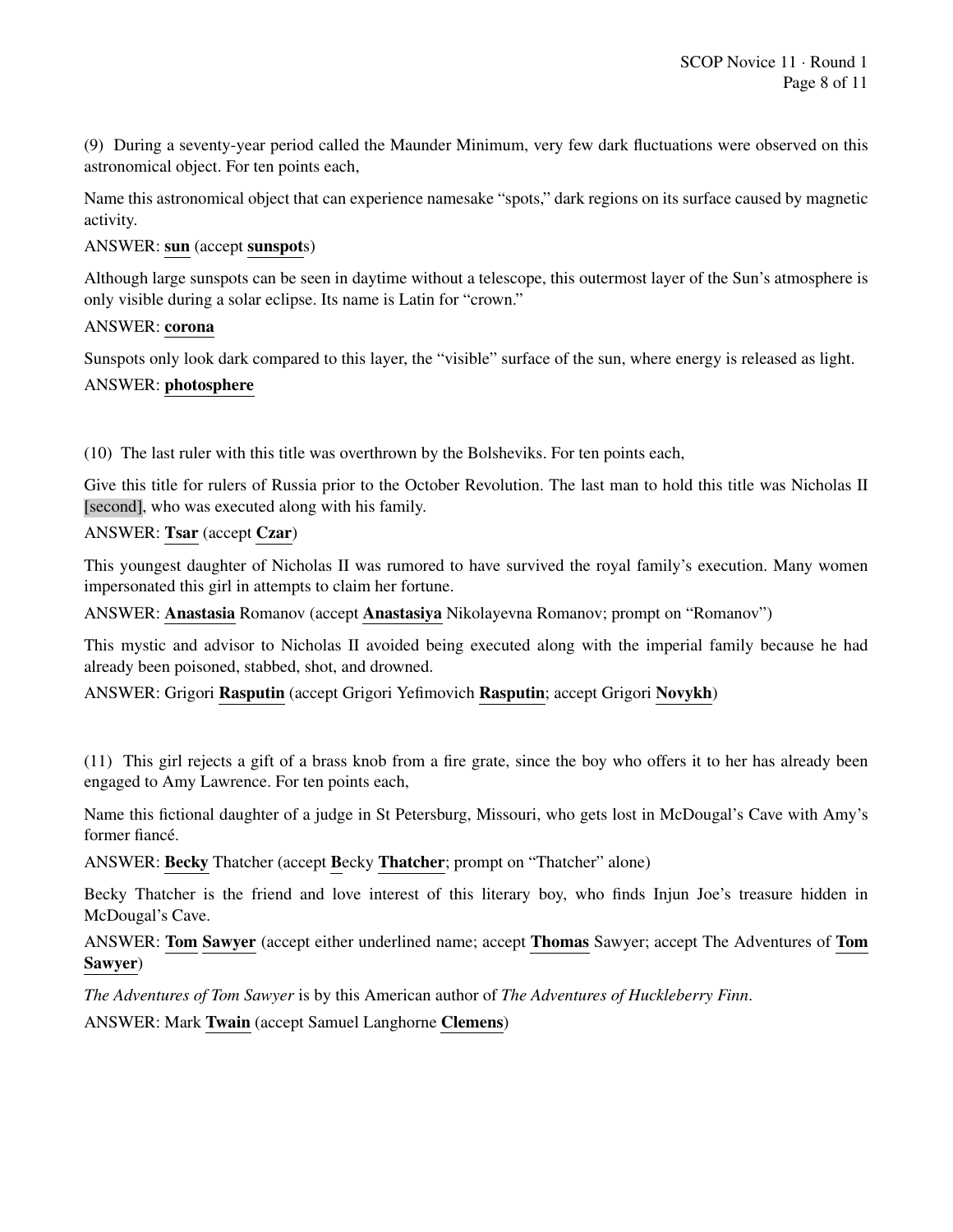(12) Answer the following about the mythical daughter of Priam and Hecuba, for ten points each.

This princess in Greek mythology had the gift of being able to see the future, but was cursed so that people would never believe her prophecies.

#### ANSWER: Cassandra

Cassandra received the ability to see the future from this Greek god of light and prophecy, who was the twin brother of Artemis. He cursed her after she turned down his romantic advances.

## ANSWER: Apollo (accept Apollon; accept Phoebus Apollo)

Cassandra was a princess from this city. She foresaw its fall to Agamemnon's Greek army.

## ANSWER: Troy (accept Troia; accept Ilium or Ilion or Ilios)

(13) On the Allred-Rochow scale, elements in this group have electro-negativities between 1.8 and 2.2. For ten points each,

Name this group of roughly six elements that includes boron, arsenic, and germanium. This group's name reflects that its properties are between those of elements like gold and oxygen.

#### ANSWER: metalloids (accept semimetals)

The semiconductor industry relies heavily on germanium and this element with symbol Si to build components like transistors and microchips.

ANSWER: silicon (do not accept or prompt on "silicone" or "silica")

When the metalloid antimony is blended with tin, the result is this alloy, traditionally used to make dishes, pitchers, and beer tankards.

#### ANSWER: pewter

(14) In a novel by this author, Abel Magwitch is deported to Australia for fighting in prison, although the man he fought is given a lighter punishment because of his well-bred manner. For ten points each,

Name this English author who highlighted Victorian social inequality in works like *David Copperfield* and *A Christmas Carol*.

#### ANSWER: Charles Dickens (accept Charles John Huffam Dickens)

In this novel by Charles Dickens, Abel Magwitch makes a fortune and uses it to help the young orphan Pip, who becomes a gentleman and befriends Magwitch's estranged daughter, Estella.

#### ANSWER: Great Expectations

In *Great Expectations*, Estella is raised by this woman, who keeps the clocks in her house stopped at twenty minutes to nine and wears her wedding dress to remind herself of being left at the altar.

#### ANSWER: Miss Havisham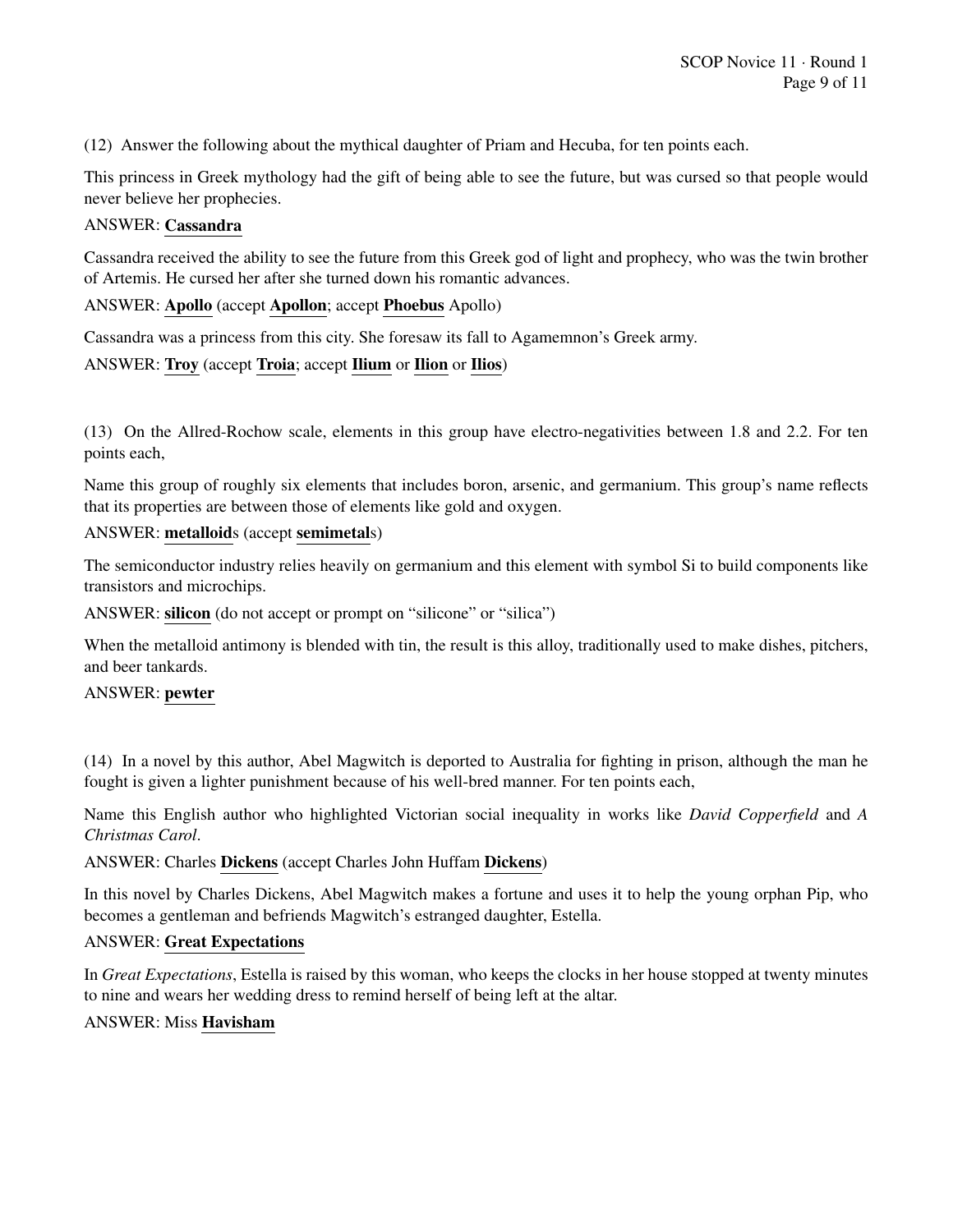(15) Introductory algebra classes often focus on the factoring of these expressions, such as "x squared minus four x plus four." For ten points each,

Give this term for an expression that includes coefficients and variables that are combined by addition and multiplication.

#### ANSWER: polynomials

Polynomials can be classified based on their number of terms; for example, "two x" is a monomial, and "two x plus two" is one of these.

#### ANSWER: binomials

Polynomials can also be classified by this quantity, the largest exponent on any of its terms. For example, for "x to the one-hundredth power, minus three x cubed, plus one," this quantity is one hundred.

#### ANSWER: degree

(16) Give the following about Interstate 10 in the American southeast, for ten points each.

I-10's eastern terminus is this massive metropolis, found on the St. John's River in Duval County in northeast Florida.

## ANSWER: Jacksonville

After leaving Florida, I-10 intersects I-65 in this Alabama city on a namesake bay. This city's Mardi Gras celebrations are the oldest in the US, predating New Orleans.

## ANSWER: Mobile (accept Mobile Bay)

Continuing west from Alabama, I-10 passes through Biloxi in this state before reaching New Orleans in Louisiana. ANSWER: Mississippi

(17) In a speech to Protestant ministers in Houston, this man remarked "I am not the Catholic candidate for president. I am the Democratic Party's candidate for president, who happens also to be a Catholic." For ten points each,

Name this politician who became the first Catholic American president when he defeated Richard Nixon in 1960.

## ANSWER: John Fitzgerald Kennedy (accept JFK; prompt on "Kennedy")

In 1960, the Kennedy campaign was particularly worried about anti-Catholic sentiment in the South, so they selected this Texan protestant as Kennedy's running mate.

ANSWER: Lyndon Baines Johnson (accept LBJ; prompt on "Johnson")

Nixon supporters worried that this mayor of Chicago had committed voter fraud to push Illinois in Kennedy's favor, but Nixon refused to challenge the election results.

ANSWER: Richard Joseph Daley